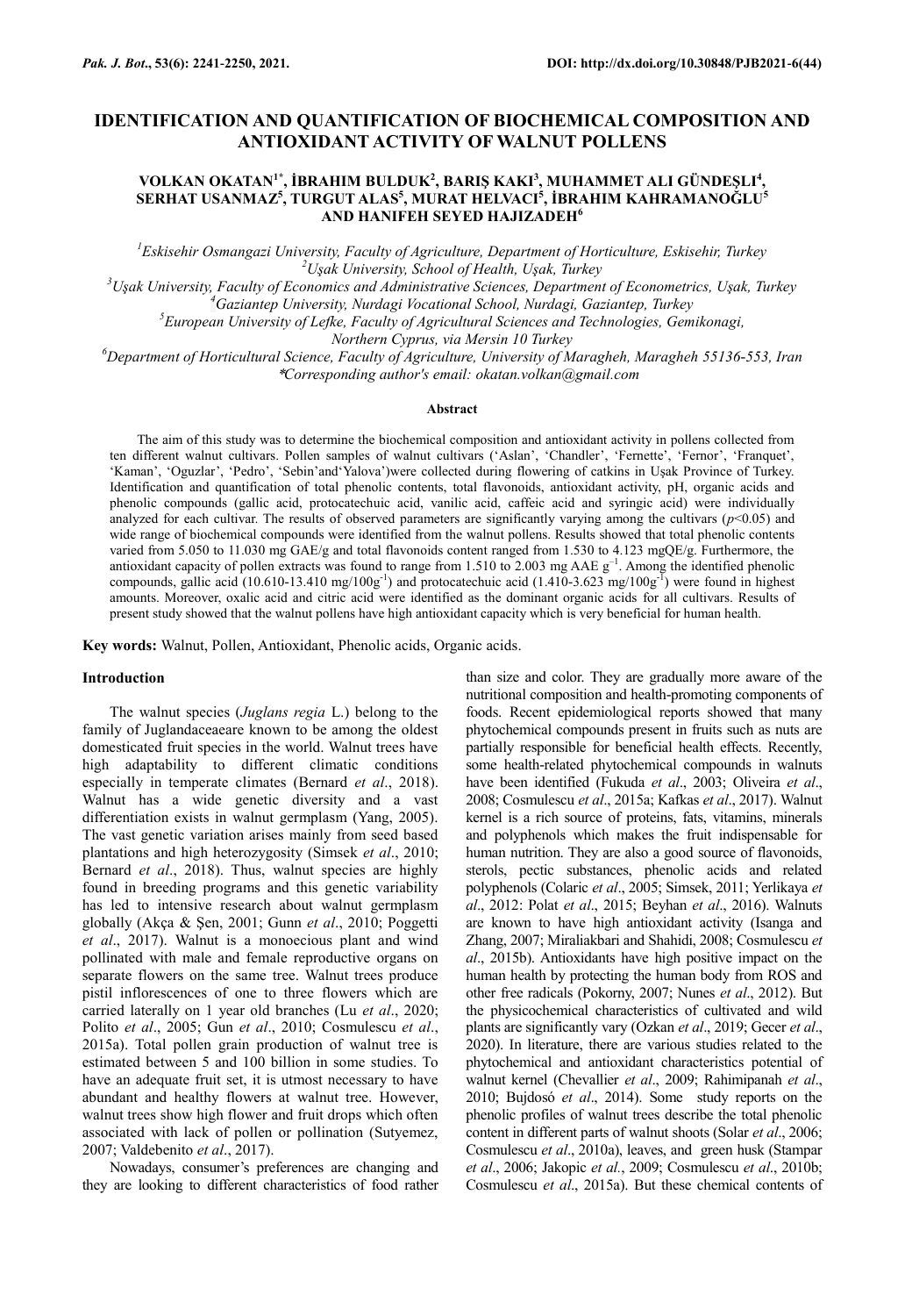walnuts can vary by variety, genotype, ecology, climate, soil conditions and cultural practices (Beyhan *et al*., 2016; Bernard *et al*., 2018). The extraction method also significantly influences the composition (Senica *et al*., 2019). Recently, many researchers turned their attention to bee pollen studies. Bee pollen is the source of many bioactive compounds, which makes the bee pollens a very important food for human nutrition and health. Leja *et al*., (2007) and Moreira *et al.*, (2008) investigated the vast variability of bioactive compounds in pollen species. Many studies have determined the antioxidant and antibacterial activity of monofloral bee pollen samples (Feas *et al*., 2012; Fatrcová-Šramková *et al*., 2013). Nicolson *et al.*, (2018) believe that pollen pollinated by honey bees is very important for human diet because of its high concentration in reducing sugars, amino acids and fatty acids. Bee pollen contains high amounts of proteins, lipids, sugars, fiber, mineral salts, amino acids and vitamins. It also has significant amount of phenolics which show special bioactive properties such as antibacterial, antifungal and antioxidant activities (Bonvehi *et al*., 2001; Margaoan *et al*., 2010; Ulusoy and Kolayli, 2014: Eyduran *et al*., 2015). Bee pollen products are rich in different phenol compounds, antioxidant and biological activities. Therefore, recent studies throughout that the current trend in the world has been focusing on the biochemical compounds and antioxidant characteristics of pollens. Therefore, researchers have mainly focused on the bioactivity of different walnut organs such as kernel and leaves. However, limited information exists in the literature about the biochemical status of the walnut pollens. Considering the large amount of pollen produced by walnutsand lackof studies on pollens, present study conducted to study the total polyphenols, flavonoid contents and antioxidant activity of pollens, collected from ten different walnut cultivars. Results of present study would contribute to human healthand future commercial production.

## **Materials and Methods**

The pollen samples of present study were collected from the "Demirören Village" located in the Uşak city of Turkey. The research district is situated between 38º32" North latitude and 29°20" East longitude at an altitude of 892 meters above sea level. The quantification and identification of phenolic compounds, total phenol (TP), total flavonoid (TF), antioxidant activity capacity (TAC) and pH were carried out in pollen samples which were hand collected from 10 different walnut cultivars (Aslan, Chandler, Fernette, Fernor, Franquet, Kaman, Oguzlar, Pedro, Sebin and Yalova). Sample collection was performed during the flowering of catkins and subjected to natural drying (4 days at room temperature 20-22°C) in Centre Laboratory of Uşak University in 2016.

**Ultrasonic assisted extraction:** Total phenolic, flavonoid and antioxidant capacity of the pollens were all determined from the extracts prepared with the following method described by Oroian *et al.*, (2020). Ultrasonic assisted extraction was performed in an ultrasonic bath (Bandelin Sonorex with a frequency of 50 kHz). For this purpose, 1 g of the samples was weighed and extracted with 30 ml (70%

methanol  $+30\%$  de-ionized water) solution for 30 minutes. After extraction, the mixture was filtered through Whatman white band filter paper and the extracts were stored in the refrigerator at +4°C until analysis.

**Determination of total phenolic content:** Total phenol content (TPC) was determined with the Folin-Ciocalteu method developed by Kähkönen *et al.*, (1999). For this purpose, 0.2 mL of sample and 0.5 mL of Folin-Ciocalteu reagent (diluted 10 times with water) were added to the test tubes. The solution was then kept in the dark for 5 minutes and 1 mL of sodium carbonate  $(7.5\% \text{ w } / \text{ v})$  was then added. The resulting solution was kept in the dark for 1 hour. The absorbance of the solution was then read at 765 nm by UV-VIS spectrophotometer (SHIMADZU UV-1800). The phenolic content was then calculated as gallic acid equivalents. GAE  $g^{-1}$  of dry sample by using the standard curve of gallic acid (150, 300, 450, 600, 750 ppm,  $Y = 0.0001x + 0.0026$ ,  $R^2 = 0.9998$ ). All measurements were performed in triplicate and the results were expressed as mg gallic acid  $g^{-1}$  dry sample (DW).

**Determination of total flavonoids content:** Total flavonoid content was determined with a modified aluminum chloride colorimetric method described by Chang *et al.*, (2002). Briefly, 50 μL of extract was taken into the test tube. It was mixed with 950 μL of methanol, 4 mL of purified water and 300 μL of 5% NaNO<sup>2</sup> solution. After incubation, 300  $\mu$ Lof 10% AlCl<sub>3</sub> solution was added and the mixture was allowed to stand for 6 minutes. Next, 2 mL of 1 M NaOH solution was added and the final volume of the mixture was filled up to 10 mL with distilled water. The mixture was allowed to stand for 15 minutes and the absorbance value at 510 nm was measured. The total flavonoid content was then calculated by using the quercetin calibration curve and the results were expressed as mg quercetin equivalent per day weight  $(mg QE g^{-1}).$ 

**Determination of antioxidant activity:** The scavenging activities of methanolic extracts of walnut pollens against DPPH (2,2-diphenyl-1-picrylhydrazyl) radicals were measured according to the method described by Thaipong *et al*., (2006) and Cosmulescu *et al.*, (2015a) with some modifications. Briefly, 50 μL of sample extracts were mixed with 3 mL of methanolic solution containing DPPH radicals (40 mg  $L^{-1}$ ). The mixture was kept in dark for 60 minutes, and the absorbance was measured at 515 nm. The absorbance results were transformed using the calibration curve of the ascorbic acid standard and expressed as the equivalent of ascorbic acid. Percentage inhibition of radical DPPH was calculated based on control reading by the following equation.

DPPH-Percentage % of reduction power =  $(A_0 - A_1)/A_0 \times 100$ 

In the above formula,  $A_0$  represents the absorbance of control (standard solution) and the  $A_1$  is the absorbance of sample. All assays were conducted in triplicate.

**Identification of phenolic compounds:** Analytical quantification of phenolic substances was performed by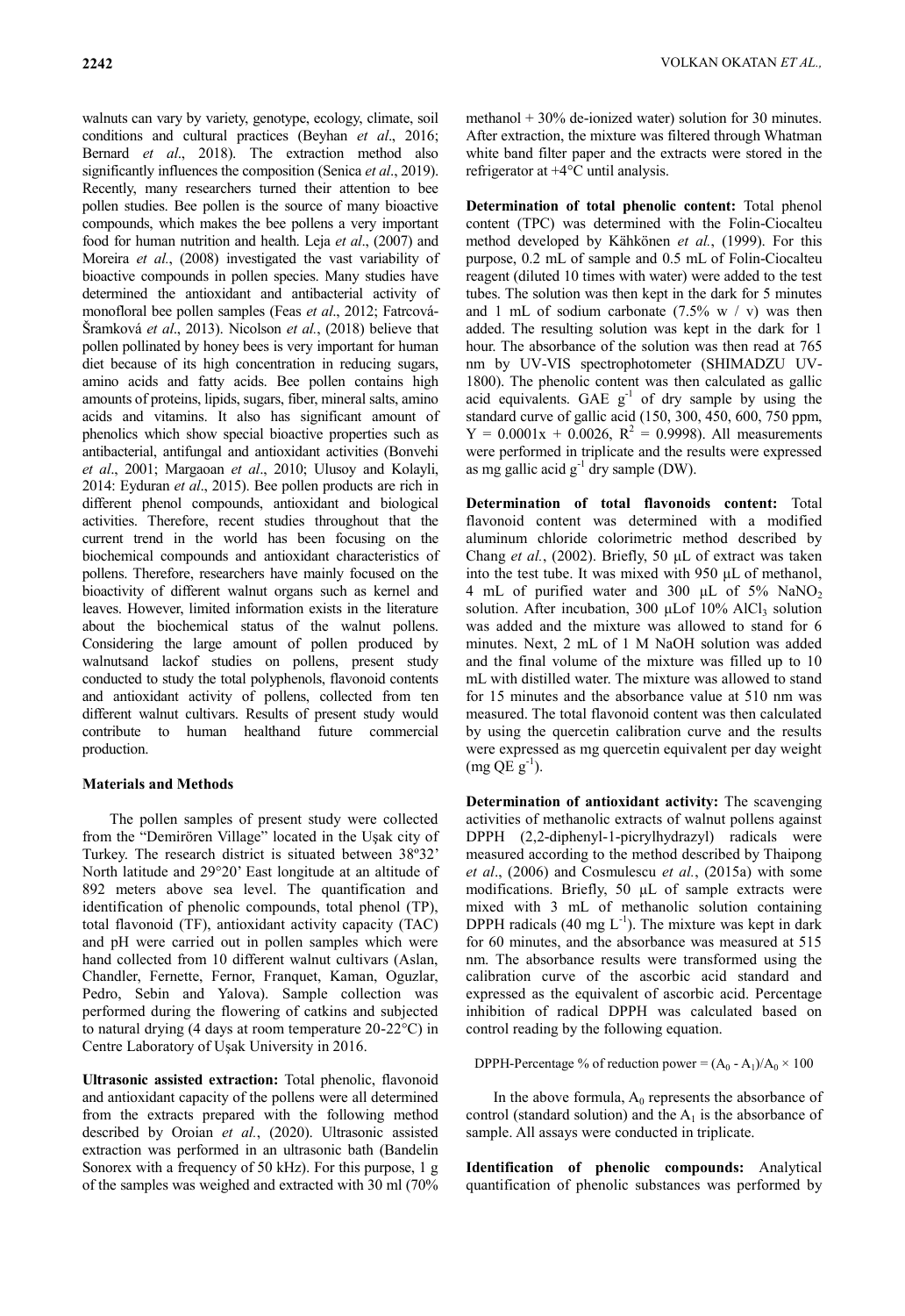HPLC Agilent 1260 series. The HPLC system equipped with C18 (4.6 mm  $\times$  150 mm, 5 µm) column, with a flow rate of 0.5 mL min<sup>-1</sup>, injection volume of 10  $\mu$ L and a run time of 40 min. Mobile phase A was water containing 0.02% trifluoroacetic acid (TFA), and mobile phase B was methanol containing 0.02% trifluoroacetic acid (TFA). The gradient conditions were as follows: 0-5 min, 25% B; 5-10 min, 25-30% B; 10-16 min, 30-45% B; 16-18 min, 45% B; 18-25 min, 45-80% B; 25-30 min, 80% B; 30-40 min, 80-25% B. The temperature of the column kept at 25°C. The detection wavelengths of DAD were set at four selected positions: 254, 275, 305 and 320 nm.

**Determination of organic acids and ph:** Oxalic acid, ascorbic acid and acetic acid contents of walnut pollens were determined according to the method described by Fadavi *et al.*, (2005). The organic acid compositions of the samples were determined by Agilent 1260 model HPLC from the fruit juices. The juice samples were firstly passed through white band filter paper and then 25 micron syringe filter. For this purpose, ACE 5 C18 column (5 μm, 250 mm x 4.6 mm) and UV Detector were used. In the analysis performed in isocratic flow,  $2\% \mathrm{KH}_{2}\mathrm{PO}_{4}$  solution with orthophosphoric acid and pH adjusted to 2.3 was used as mobile phase. Organic acids were determined at a wavelength of 214 nm in the analysis performed at a flow rate of  $\overline{0.9}$  mL min<sup>-1</sup> and injection volume of 10  $\mu$ l at 30°C. Analysis run time is 20 min. The amounts of organic acid components in the samples were calculated according to standard organic acid analysis results.The pH of the samples was determined by Mettler Toledo brand digital pH meter at 20°C.

## **Statistical analysis**

The data obtained from the studies was summarized as means  $\pm$  standard deviation. Parametric tests showed that the data is non-parametric. Thus, Kruskal Wallis test was used for the comparison of the different cultivars  $(p<0.05, 0.01$  and 0.001). In case of the determination of a significant difference, Bonferroni correction was used for pairwise comparisons. Furthermore, Pearson correlation

was performed to determine the correlations among the parameters observed. Statistical analysis was performed with SPSS 24.00 and R 3.6.1 software programs.

## **Results and Discussion**

**Total phenolic, total flavonoid content, antioxidant activity and pH:** The total phenolic content, total flavonoid content, antioxidant activity and pH of the pollens of ten tested walnut cultivars are given in Table 1. The results indicated significant differences forall bioactive compounds and pH among the 10 walnut cultivars  $(p<0.05)$ . Total phenolic contents of walnut pollens ranged from 5.050 mg GAE  $g^{-1}$  DW in Pedro to  $11.030$  mg GAE  $g^{-1}$  FW in Yalova. Yalova cultivar found to have the highest total phenolic contents. On the other hand, 'Pedro' and Fernette cultivars were found to have the lowest total phenol contents. Numerous studies have been carried out on the total phenolic contents not on the pollens but on the fruits of different walnut cultivars. In such studies, Kornsteiner *et al.*, (2006) reported that the total phenolic contents ranged from 1.020 to 2.052 mg 100 g−1 in different walnut cultivars. In another study, Cosmulescu *et al.*, (2015a) found out that the total phenol content of walnut pollens varied from 1.080 to 1.764 mg GAE  $100 \text{ g}^{-1}$ . Results of present study are found to be higher than the reports of Kornsteiner *et al*., (2006), but lower than the results of Cosmulescu *et al*., (2015a). Other previous studies (Anderson *et al*., 2010; Fatrcová-Šramková *et al*., 2013, Beyhan *et al*., 2016) carried with the walnut fruits reported a range of 1.071- 2.370 mg GAE 100 g<sup>-1</sup>, 3.193-13.837 mg GAE 100 g<sup>-1</sup> and 1.107- 1.876 mg GAE 100 g-1 , respectively. Abe *et al*., (2010) reported total phenols of nuts such as walnut 50-2.499 mg GAE 100  $g^{-1}$  in descending order walnuts  $(2.499)$  > pecans  $(703)$  > peanuts  $(597)$  > pistachios  $(576)$  > cashew nuts  $(381)$  > almonds  $(114)$ > hazelnuts  $(111)$  > Brazil nuts (106) mg GAE 100 g<sup>-1</sup>. The total phenolic contents of pollens determined in current study are found to be similar, but some cultivars higher than those reports (Carpes *et al*., 2013; Ulusoy and Kolayli, 2014; Kafkas *et al*., 2017).

| Table 1. Comparison of ten cultivars in terms of biochemical properties. |                                                          |                                 |                                 |                                 |  |  |  |
|--------------------------------------------------------------------------|----------------------------------------------------------|---------------------------------|---------------------------------|---------------------------------|--|--|--|
|                                                                          | Chemical Characteristics (Mean $\pm$ standard deviation) |                                 |                                 |                                 |  |  |  |
| Cultivars                                                                | <b>Total phenol</b>                                      |                                 | <b>DPPH</b>                     | <b>Total flavonoid</b>          |  |  |  |
|                                                                          | $(GAE g^{-1})$                                           | pН                              | $(mg AAE g^{-1}DW)$             | $(mg QE g-1)$                   |  |  |  |
| Aslan                                                                    | $6.977 \pm 0.006^{\rm B}$                                | $6.243 \pm 0.012$ <sup>AB</sup> | $1.810 \pm 0.010^{AB}$          | $3.740 \pm 0.026$ <sup>A</sup>  |  |  |  |
| Chandler                                                                 | $7.250 \pm 0.010^{\rm B}$                                | $6.147 \pm 0.006$ <sup>AB</sup> | $1.810 \pm 0.011$ <sup>AB</sup> | $3.447 \pm 0.006$ <sup>AB</sup> |  |  |  |
| Fernette                                                                 | $6.587 \pm 0.006^{\rm B}$                                | $6.120 \pm 0.010^{\rm B}$       | $2.003 \pm 0.015^{\rm A}$       | $2.777 \pm 0.006^{\circ}$       |  |  |  |
| Fernor                                                                   | $7.380 \pm 0.010^{\rm B}$                                | $6.483 \pm 0.006$ <sup>AB</sup> | $1.517 \pm 0.029^{\circ}$       | $3.297 \pm 0.006^{\rm B}$       |  |  |  |
| Franquet                                                                 | $6.603 \pm 0.015^{\text{BC}}$                            | $7.030 \pm 0.010^{\rm A}$       | $1.710 \pm 0.010^{\rm B}$       | $2.790 \pm 0.010^{\circ}$       |  |  |  |
| Kaman                                                                    | $7.633 \pm 0.015^{\rm B}$                                | $6.183 \pm 0.006$ <sup>AB</sup> | $1.907 \pm 0.012^{\text{A}}$    | $3.613 \pm 0.015^{AB}$          |  |  |  |
| Oguzlar                                                                  | $6.867 \pm 0.035^{\rm B}$                                | $6.250 \pm 0.010^{AB}$          | $1.703 \pm 0.006^{\rm B}$       | $3.227 \pm 0.006^{\rm B}$       |  |  |  |
| Pedro                                                                    | $5.050 \pm 0.010^C$                                      | $6.117 \pm 0.006^B$             | $1.510 \pm 0.010^C$             | $1.530 \pm 0.010^D$             |  |  |  |
| Sebin                                                                    | $9.420 \pm 0.010^{AB}$                                   | $7.047 \pm 0.042^{\rm A}$       | $1.617 \pm 0.015^{\text{BC}}$   | $3.423 \pm 0.015$ <sup>AB</sup> |  |  |  |
| Yalova                                                                   | $11.030 \pm 0.010^{\rm A}$                               | $6.127 \pm 0.006^{\rm B}$       | $1.707 \pm 0.012^{\rm B}$       | $4.123 \pm 0.006$ <sup>A</sup>  |  |  |  |
|                                                                          |                                                          |                                 |                                 |                                 |  |  |  |

Different capital letters used to indicate significant difference among cultivars at *p*<0.05 (Kruskal Wallis test). The bold values represent the highest and bold italic values are the lowest

p value *0.001 0.001 0.001 0.001* Average  $7.480 \pm 1.594$   $6.375 \pm 0.354$   $1.729 \pm 0.154$   $3.197 \pm 0.688$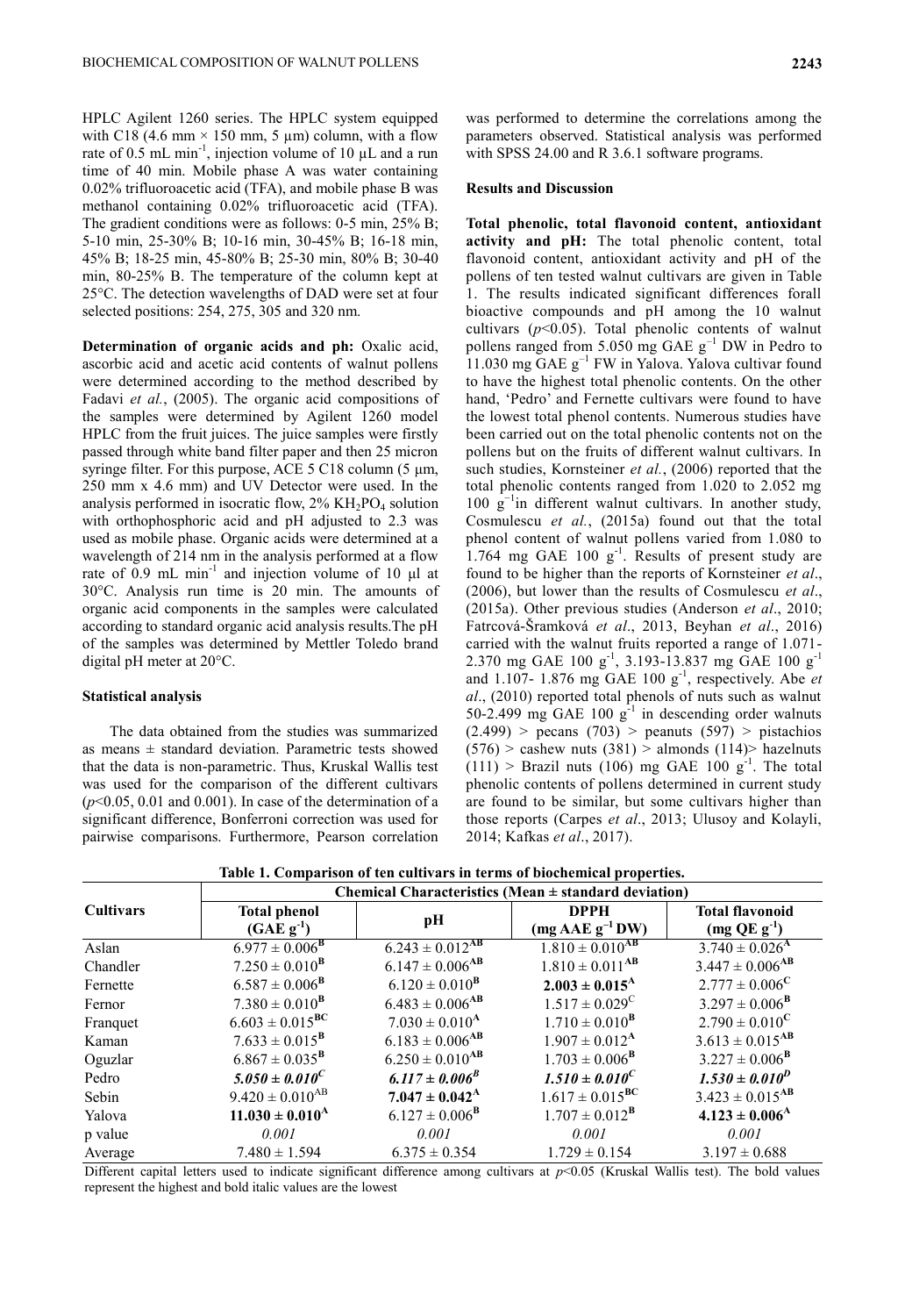Similar with total phenolic, the pH was also found to significantly vary among the cultivars. The lowest pH content was determined in Pedro pollens as 6.117, where the highest pH was recorded in Sebin as 7.047 (Table 1). Similarly, Pedro cultivar was found to have the lowest antioxidant activity (1.510 mg AAE  $g^{-1}$  DW) and the highest value was obtained from the Fernette cultivar  $(2.003 \text{ mg} \text{AAE g}^{-1} \text{DW})$ . The antioxidant capacity of different tissues and/or organs of walnut trees were previously studied in numerous studies. The results of current study are found to be higher than the results of Kornsteiner *et al*., (2006) who reported 1.025 mg GAE 100 g -1 antioxidant activity. In some of examples, Cosmulescu and Trandafir (2012) reported a range from 16.40 to 50.72 mg AAE g–1 , Rupasinghe *et al*., (2006) noted a variation from 214 to 468 GAE 100  $g^{-1}$  and Rop *et al.*, (2009) suggested a range from 86 to 413 GAE  $100 \text{ g}^{-1}$  in their studies. It is a well-known phenomenon that the chemical content and antioxidant capacity of plants are significantly affected by several factors. Biotic and abiotic stress conditions, cultural practices, plant organs and cultivars have great influence on the contents and composition of the biochemical compounds (Gundogdu *et al*., 2017; Okatan, 2020). The findings of this study are mostly in agreement with those of other researchers. The minor differences are possibly attributed to environmental conditions and geneticfactors of the studied cultivars and organs.

Total flavonoid contents of walnut pollens were observed between 1.530 (Pedro) and 4.123 (Yalova) mg  $QE$   $g^{-1}$  and the concentration was found significantly vary among the cultivars (Table 1). Yalova cultivar had the highest average in terms of total flavonoids, while Pedro showed the lowest. In a previous study, Cosmulescu *et al*., (2015a) reported that the total flavonoid contents in walnut pollen ranged from 7.32 to 7.95 mg QE  $g^{-1}$ . In another study, Ghasemi *et al*., (2011) also reported total phenolic values in green husks of walnuts (1.515–10.811 mg GAE 100  $g^{-1}$ ). Similar variation was previously recorded by Stanciu *et al*., (2011) for flavonol and flavones content of bee pollens to be ranged from 0.224 (Rosa canina) to 1.008 mg QE  $g^{-1}$  (mixture of bee pollen from *Brassica napus* and *Taraxacum officinale*). Depending on the species and bee bread, Kao *et al*., (2011) reported a flavonol content of tea (*Camellia sinensis*) to be ranged from 1.94 to 8.12 mg QE  $g^{-1}$ . In terms of the content of flavonoids, the results obtained by other researchers differ depending on the study area, pollen composition and the material analyzed.

Results showed that the highest correlation coefficients were obtained between antioxidant activity and total phenolic content. Yalova cultivar had the highest average in terms of total phenol and flavonoids (*p*<0.05). Sebin, Aslan and Chandle varieties are high in terms of phenol and flavonoids. Pedro and Fernette varieties were found to have the lowest average in terms of these two characteristics (*p*<0.05). Sebin and Fernor were the highest average in terms of pH and low value in terms of the antioxidant activity  $(p<0.05)$ . To observe the correlation and relationship among the ten cultivars, a PCA analysis was performed and the results are given in (Fig. 1). PCA analysis showed that chemical

properties explain the total variation with two main components at a high rate of 80.3%. In terms of chemical properties, especially Yalova variety had the highest values while Pedro had the lowest values. The positive correlation between phenol and flavonoids and the negative correlation between pH and DPPH are evident in the PCA graph.

**Identification and characterization of phenolic compounds:** Chromatographic separations were resulted with the successful identification and quantification of five free phenolic acids: gallic acids, pyrocathecin, vanilic acid, caffeic acid andsyringic acid. Significant differences were obtained for the phenolic compounds among the different pollens of walnut cultivars (Table 2). Among the studied phenolic compounds, gallic acid was the highest and predominant in the pollens of all walnut cultivars. Results of present study are in conjunction with the reports of Vu *et al*., (2018). The highest concentration of gallic acid was recorded inFernette cultivar with 13.410  $\mu$ g  $g^{-1}$  and was followed by the Franquet cultivar with 12.510  $\mu$ g  $g^{-1}$ . The second predominant phenolic compound was pyrocathecin, the highest value was measured in Fernor cultivar  $(3.510 \mu g g^{-1})$ . The other important phenolic acid is the vanilic acid which was found in the highest content in the Fernor cultivar with a value of 3.623  $\mu$ g g<sup>-1</sup> whereas the lowest content was observed from Oguzlar cultivar (1.403  $\mu$ g g<sup>-1</sup>). The other phenolic acid was caffeic acid which was recorded highest in the pollens of Pedro cultivar and lowest in the Aslan cultivar with the values of 1.607  $\mu$ g g<sup>-1</sup>, 1.393  $\mu$ g g<sup>-1</sup> , respectively. The measured amount of syringic acid was the highest in the Fernette cultivar  $(1.830 \mu g g^{-1})$  and the lowest in the Pedro cultivar (1.010  $\mu$ g g<sup>-1</sup>).

The results of current work are in agreement with some other previous studies, which used three different extraction methods and identified gallic acid, syringic acid, sinapic acid, chlorogenic acid, pyrocathecin acid, vanillicacid and caffeic acids from the different organs walnut cultivars (Amaral *et al*., 2004; Jakopic *et al*., 2009; Bujdosó *et al*., 2014; Vu *et al*., 2018). In a very similar study for present research, Chrzanowski *et al*., (2011) studied the phenolic acids of male walnut flowers and reported three acids which arevanillic acid (359.5  $\mu$ g·g<sup>-1</sup>), syringicacid (427.0  $\mu$ g g<sup>-1</sup>) and caffeic acid  $(456.9 \text{ µg g}^{-1})$ . Similar to the results of current work, Bujdosó *et al*., (2014) reported the amounts of gallic acid, pyrocathecinacid, syringic acid and vanillic acid as 601, 3.646, 489 and 6.000 mg  $g^{-1}$ , respectively. Moreover, Vu *et al*., (2018) reported similar findings for the different organs walnut trees where they noted three phenolics as: gallic acid 1.01-4.29  $\mu$ g g<sup>-1</sup>, vanillic acid 7.32-9.92  $\mu$ g g<sup>-1</sup> and syringic acid 6.43-14.26  $\mu$ g g<sup>-1</sup>. The contents of the phenolic acids in current work were found to be higher than the previous studies carried with the different organs and/or tissues of the walnut trees. Principal component analysis (PCA) studies suggested that the Fernette, Fernor and Franquet are the richest cultivars in terms of the phenolic acids content (Fig. 2). On the other hand, among these ten cultivars, Pedro was found to have the lowest phenolic acid concentrations.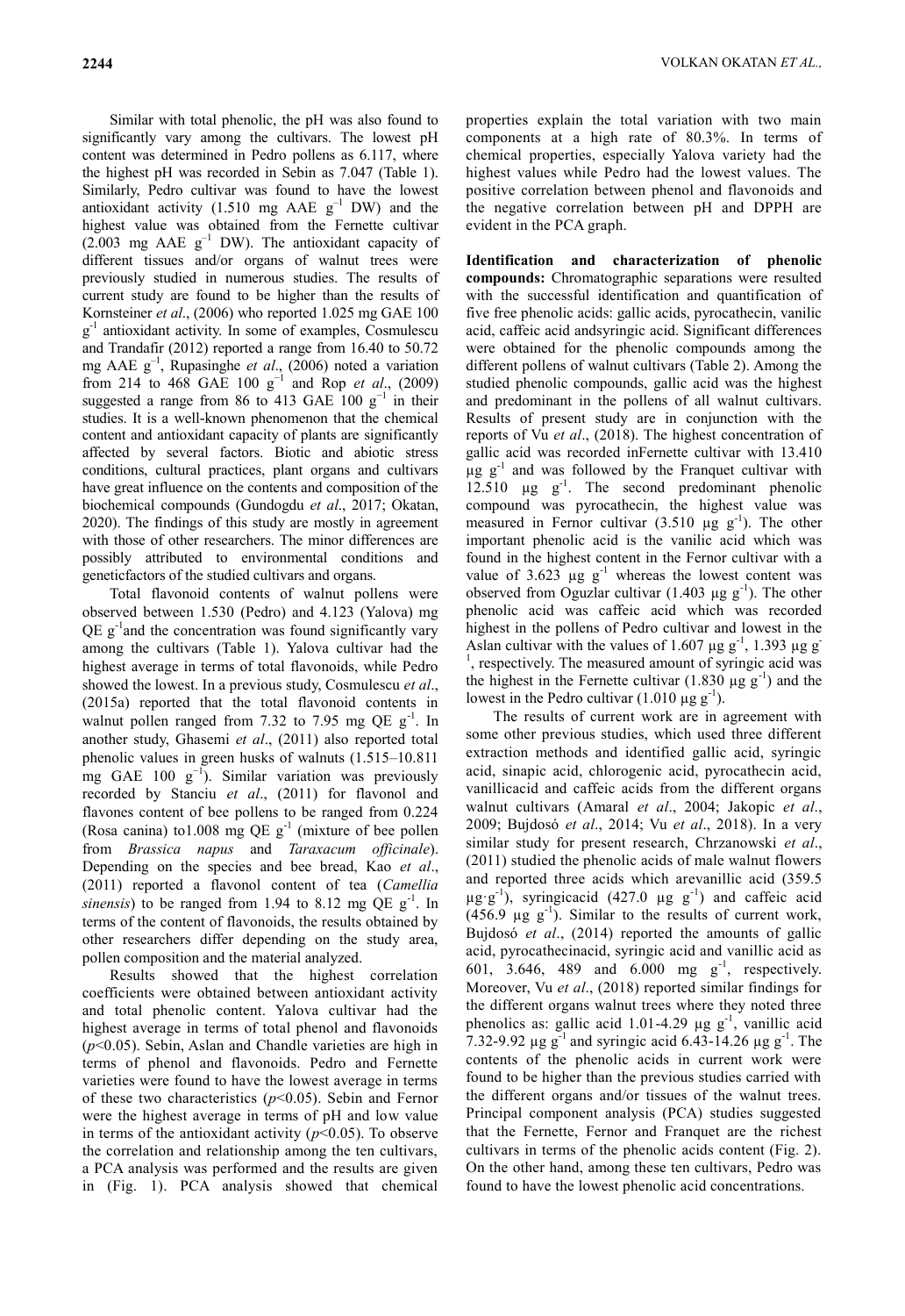





Fig. 2. PCA analysis for phenolic acids.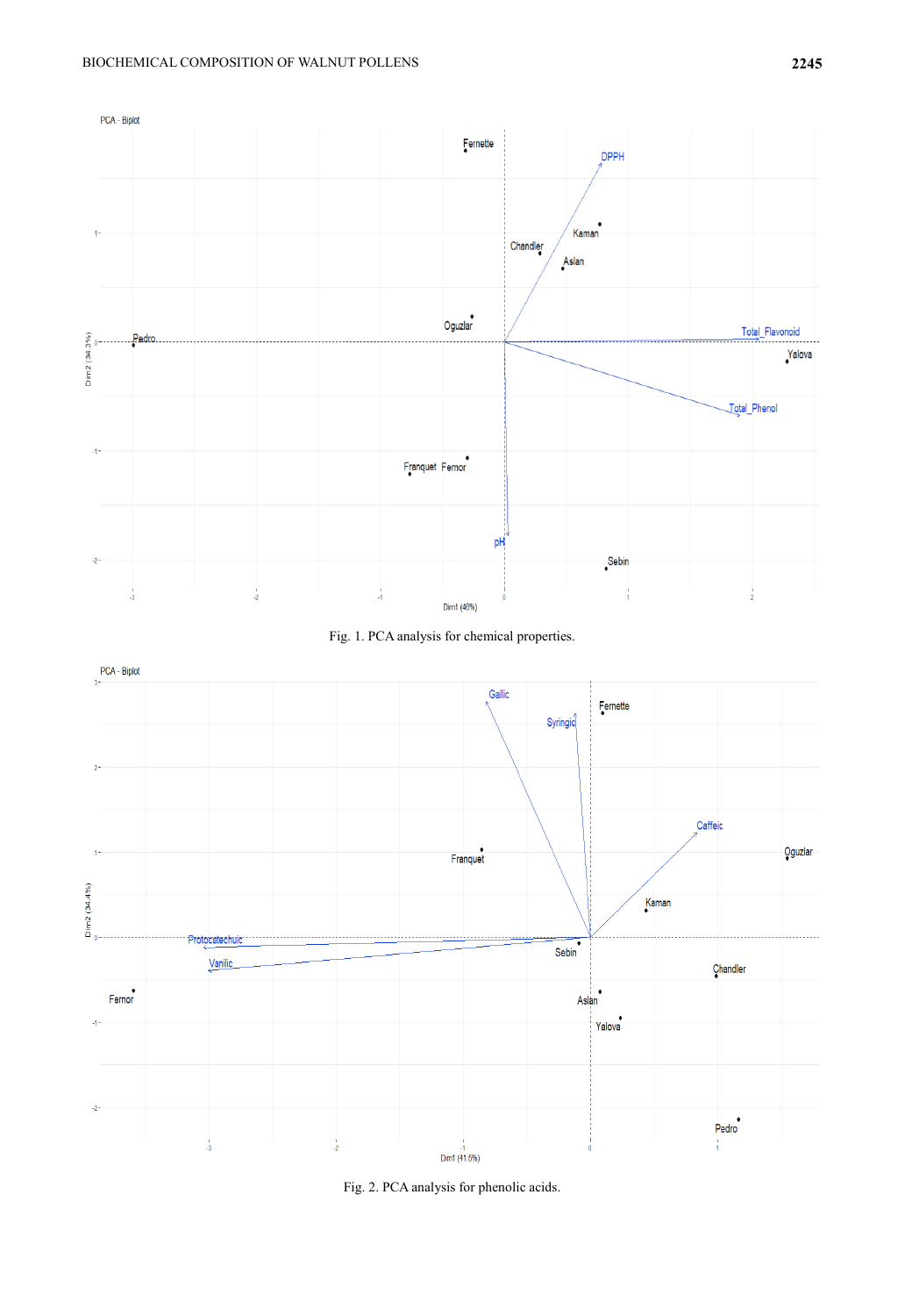| <b>Cultivars</b> | <b>Gallic</b><br>$(\mu g g^1)$ DW) | Pyrocathecin<br>$(\mu g g^1)$ DW) | <b>Vanilic</b><br>$(\mu g g^1)$ DW) | Caffeic<br>$(\mu g g^{-1} D W)$ | <b>Syringic</b><br>$(\mu g g^1 DW)$ |
|------------------|------------------------------------|-----------------------------------|-------------------------------------|---------------------------------|-------------------------------------|
| Aslan            | $11.813 \pm 0.012$ <sup>AB</sup>   | $1.917 \pm 0.015^{\rm B}$         | $2.103 \pm 0.006^{\rm A}$           | $1.393 \pm 0.012^B$             | $1.403 \pm 0.015^{\overline{B}}$    |
| Chandler         | $11.010 \pm 0.010^{AB}$            | $1.710 \pm 0.017^{\text{BC}}$     | $1.910 \pm 0.017$ <sup>AB</sup>     | $1.573 \pm 0.046$ <sup>A</sup>  | $1.517 \pm 0.015^{\rm B}$           |
| Fernette         | $13.410 \pm 0.011^{\text{A}}$      | $2.010 \pm 0.011$ <sup>AB</sup>   | $2.080 \pm 0.026$ <sup>A</sup>      | $1.703 \pm 0.006$ <sup>A</sup>  | $1.830 \pm 0.044^{\rm A}$           |
| Fernor           | $12.113 \pm 0.012^{\rm A}$         | $3.623 \pm 0.025^{\rm A}$         | $3.510 \pm 0.036$ <sup>A</sup>      | $1.420 \pm 0.021$ <sup>AB</sup> | $1.417 \pm 0.015^{\rm B}$           |
| Franquet         | $12.510 \pm 0.010^{\rm A}$         | $2.410 \pm 0.012^{\rm A}$         | $2.410 \pm 0.010^{\rm A}$           | $1.510 \pm 0.012^{\rm A}$       | $1.717 \pm 0.015^{\text{A}}$        |
| Kaman            | $11.810 \pm 0.013$ <sup>AB</sup>   | $1.907 \pm 0.012^{\rm B}$         | $1.810 \pm 0.010$ <sup>AB</sup>     | $1.410 \pm 0.010^{AB}$          | $1.707 \pm 0.012^{\text{A}}$        |
| Oguzlar          | $12.413 \pm 0.015^{\text{A}}$      | $1.410 \pm 0.010^C$               | $1.403 \pm 0.006^{B}$               | $1.517 \pm 0.029$ <sup>A</sup>  | $1.623 \pm 0.021^{\text{A}}$        |
| Pedro            | $10.610 \pm 0.010^B$               | $1.710 \pm 0.011^{\text{BC}}$     | $1.927 \pm 0.031$ <sup>AB</sup>     | $1.607 \pm 0.012^{\rm A}$       | $1.010 \pm 0.010^C$                 |
| Sebin            | $11.297 \pm 0.006$ <sup>AB</sup>   | $2.310 \pm 0.016^{\rm A}$         | $2.213 \pm 0.015^{\text{A}}$        | $1.597 \pm 0.015^{\rm A}$       | $1.580 \pm 0.020^{\rm B}$           |
| Yalova           | $10.910 \pm 0.017^{\rm B}$         | $1.907 \pm 0.012^{\rm B}$         | $2.017 \pm 0.015^{\rm A}$           | $1.313 \pm 0.012^{\rm B}$       | $1.613 \pm 0.012$ <sup>AB</sup>     |
| p value          | 0.001                              | 0.001                             | 0.001                               | 0.001                           | 0.001                               |
| Average          | $11.790 \pm 0.830$                 | $2.091 \pm 0.589$                 | $2.138 \pm 0.531$                   | $1.504 \pm 0.116$               | $1.542 \pm 0.222$                   |

|--|

Differentcapital letters used to indicate significant difference among cultivars at  $p<0.05$  (Kruskal Wallis test). The bold values represent the highest and bold italic values are the lowest

| Table 3. Comparison of cultivars in terms of organic acids. |                                 |                                |                                |  |  |  |
|-------------------------------------------------------------|---------------------------------|--------------------------------|--------------------------------|--|--|--|
| <b>Cultivars</b>                                            | Oxalic                          | <b>Ascorbic</b>                | Acetic                         |  |  |  |
| Aslan                                                       | $5.743 \pm 0.006^{\text{BC}}$   | $1.350 \pm 0.010^{\rm B}$      | $4.173 \pm 0.012^{\rm A}$      |  |  |  |
| Chandler                                                    | $5.413 \pm 0.015^{\text{BC}}$   | $1.627 \pm 0.006$ <sup>A</sup> | $3.880 \pm 0.010^{AB}$         |  |  |  |
| Fernette                                                    | $4.453 \pm 0.012^C$             | $1.677 \pm 0.006$ <sup>A</sup> | $3.163 \pm 0.015^C$            |  |  |  |
| Fernor                                                      | $6.350 \pm 0.017^{\rm A}$       | $2.463 \pm 1.712^{\rm A}$      | $4.017 \pm 0.006$ <sup>A</sup> |  |  |  |
| Franquet                                                    | $5.307 \pm 0.006^{\rm BC}$      | $1.543 \pm 0.006^{AB}$         | $3.347 \pm 0.023^{\rm BC}$     |  |  |  |
| Kaman                                                       | $5.230 \pm 0.020^{\rm BC}$      | $1.453 \pm 0.006^{\rm B}$      | $3.433 \pm 0.012^{BC}$         |  |  |  |
| Oguzlar                                                     | $6.163 \pm 0.029$ <sup>AB</sup> | $1.237 \pm 0.006^{\rm BC}$     | $4.010 \pm 0.010^{\text{A}}$   |  |  |  |
| Pedro                                                       | $6.137 \pm 0.006^{AB}$          | $1.270 \pm 0.035^C$            | $3.710 \pm 0.010^{\rm B}$      |  |  |  |
| Sebin                                                       | $6.207 \pm 0.012^{\rm A}$       | $1.720 \pm 0.010^{\rm A}$      | $3.757 \pm 0.012^{\rm B}$      |  |  |  |
| Yalova                                                      | $7.227 \pm 0.006^{\rm A}$       | $1.513 \pm 0.006^{AB}$         | $3.323 \pm 0.006^{\text{BC}}$  |  |  |  |
| p value                                                     | 0.001                           | 0.002                          | 0.001                          |  |  |  |
| Averages                                                    | $5.823 \pm 0.739$               | $1.585 \pm 0.562$              | $3.681 \pm 0.334$              |  |  |  |
|                                                             |                                 |                                |                                |  |  |  |

Different capital letters used to indicate significant difference among cultivars (Kruskal Wallis test). The bold values represent the highest and bold italic values are the lowest

**Organic acids:** The organic acids in pollens of ten tested walnut cultivars are given in Table 3. Statistically significant differences were observed for the organic acid contents among the walnut cultivars. The highest organic acid was found to be oxalic acid, which was followed by the acetic acid and ascorbic acid. The ranges of these three acids were found to be 4.453-7.227, 1.270-2.463 and 3.163-4.017 respectively (Table 3). The highest content of oxalic acid was measured in Yalova cultivar and was followed by Fernor cultivar. This Fernor cultivar was also found to have the highest ascorbic acid content. The organic acid content of the fruits play a decisive role in the fruit flavor by affecting the sugar/acid balance of the fruits. In addition organic acids in fruits often occur in a free form or are combined as esters or glycosides (Cemeroğlu, 2007; Gundogdu *et al*., 2017). Results of present study are consistent with those of detected by different Researchers (Ozgen *et al*. 2009; Gundogdu *et al*., 2011; Rao *et al*., 2016).

The comparison of the ten cultivars in terms of the organic acid contents is shown in (Fig. 3). Results showed that the Fernette cultivar had the lowest oxalic acid and acetic acid concentrations. However, the ascorbic acid content of the Fernette cultivar was found to be significantly similar with the Fernor cultivar, which has the highest content. Moreover, Yalova cultivar was found to have the highest content of oxalic acid, while the ascorbic acid and acetic acid values were in medium level as compared with other cultivars. PCA analysis resulted with a better comparison of the ten cultivars and suggested that the Fernette, Kaman and Franquet cultivars have the lowest organic acids concentration while the Fernor cultivar was found to have the highest results for organic acids.

The correlation of the biochemical compounds tested from the pollens of different walnut cultivars is given in (Fig. 4). Results suggested that there is a low negative correlation between pH and DPPH. Total phenol was then found to have moderate positive correlation with oxalic acid contents where it had high positive correlation with total flavonoids. On the other hand, DPPH was negatively correlated with oxalic acid content and positively correlated with syringic acid. However, both these two correlations were moderate. The correlation between the oxalic acid and gallic acid was found to be moderately negative while the correlation between the ascorbic acid and protocatechuic acid was moderately positive. Similarly, the correlation between gallic acid and syringic acid was moderately positive. According to the results obtained, the highest correlation was observed between the protocatechuic acid and vanilic acid.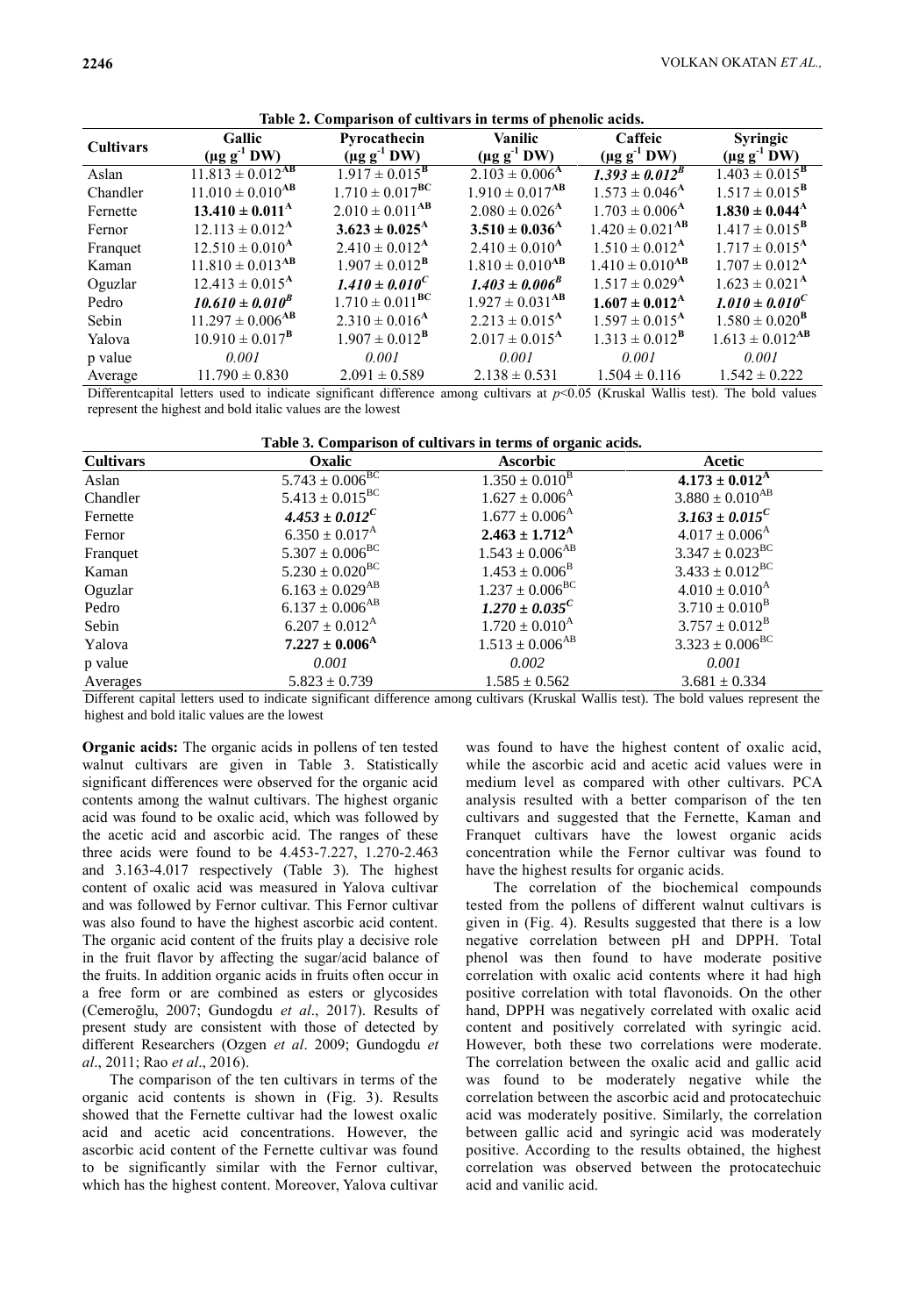





Fig. 4. Pearson"s correlations among variables.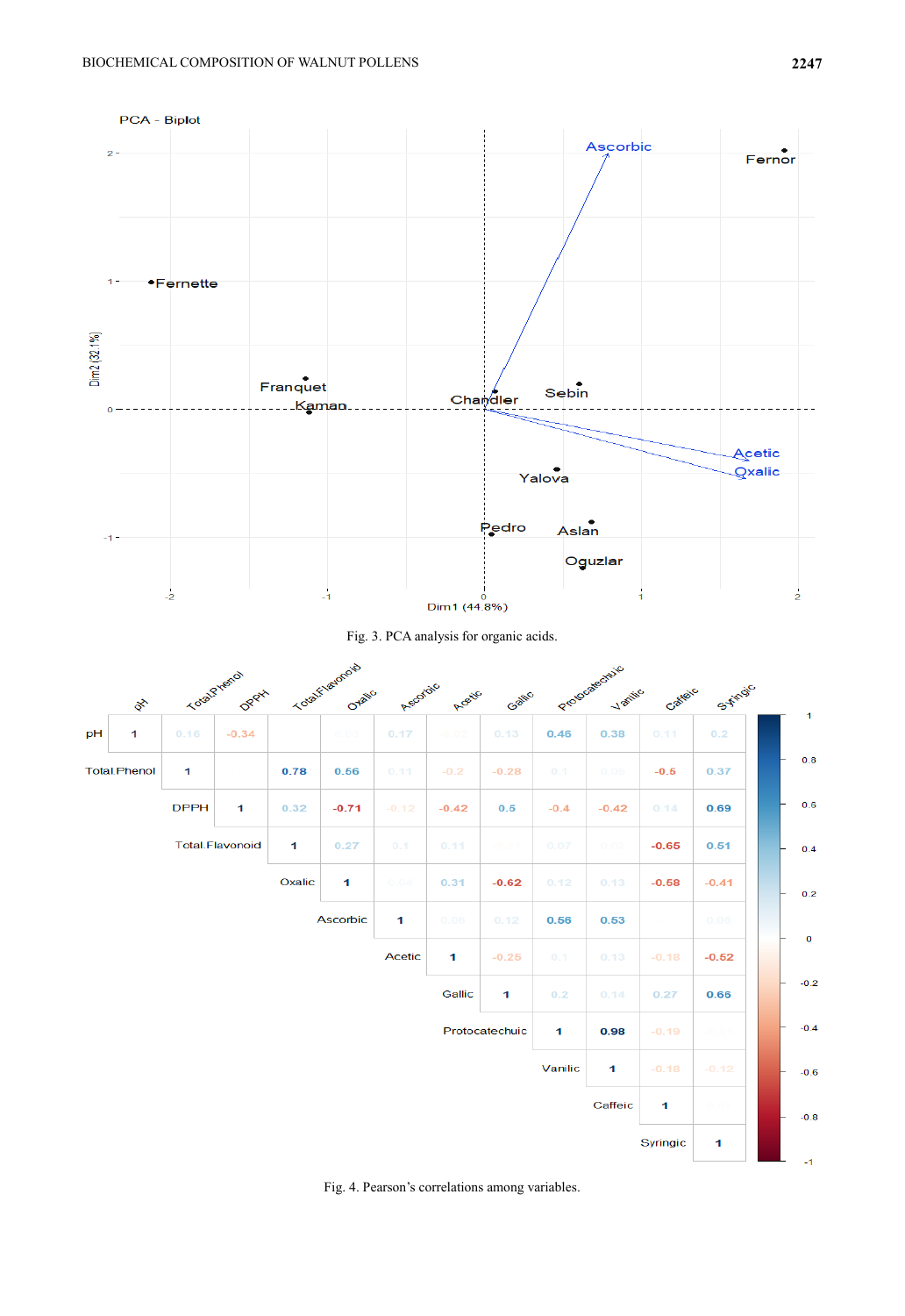## **Conclusions**

Biochemical compounds including total phenols, total flavonoid, antioxidant activity, phenolic and organic acid composition found in the pollens of the walnut cultivars were found to have a large variation. Results of present study not only showed the variation among the walnut cultivars, but also represent the first evidence that pollens of walnut trees have high concentration of the biochemical compounds in pollens (especially the high antioxidant activity) as compared with the other organs and/or tissues of walnut trees. So it is concluded from present study that the walnut pollensare a valuable phytochemical source with significant nutritional and health benefits.

### **Acknowledgements**

We carried out the bioactive analysis in the Scientific Analysis Technological Application and Research Center of Uşak University. Thus we are very grateful to the Scientific Analysis Technological Application and Research Center of Uşak University for bioactive analysis for this manuscript.

#### **References**

- Abe, L.T., F.M. Lajolo and M.I. Genovese. 2010. Comparison of phenol content and antioxidant capacity of nuts. *Ciência e Tecnologia de Alimentos Campinas*, 30: 254-259.
- Akça, Y. and S.M. Sen. 2001. Study on the selection of superior walnut trees in Hizan (Bitlis) populations. *Acta Hort.*, 544: 115-118.
- Amaral, J.S., R.M. Seabra, P.B. Andrade, P.Valentão, J.A. Pereiraand and F. Ferreres. 2004. Phenolic profile in the qualitycontrol of walnut (*Juglansregia* L.) leaves. *Food Chem*., 88(3): 373-379.
- Bernard, A., F. Lheureuxand and E. Dirlewanger. 2018. Walnut: past and future of genetic improvement. *Tree Gen. & Genom.,* 14: 1.
- Beyhan, O., S. Gozlekci, M. Gundogdu and S. Ercişli. 2016. Physico-chemical and antioxidant characteristics in fruits of walnut (*Juglansregia* L.) genotypes from inner Anatolia. *Not. Bot. Hort. Agrobot.*, 44(2): 586-592.
- Bonvehi, S.J., S.M. Torrento and C.E. Lorente. 2001. Evaluation of polyphenolic and flavonoid compounds in honeybeecollected pollen produced in Spain. *J. Agric. Food Chem.*, 49(4): 1848-1853.
- Bujdosó, G., G. Végvárı, V. Hajnal, G. Ficzek and M. Tóth. 2014. Phenolic profile of the kernel of selected persian walnut (*Juglans regia* L.) cultivars. *Not. Bot. Hort. Agrobot.*, 42(1): 24-29.
- Carpes, S.T., S.M. De Alencar, I.S. Cabral, T.L.C. Oldoni, G.B. Mourao, C.W.I. Haminiuk and M.L. Masson. 2013. Polyphenols and palynological origin of bee pollen of *Apismellifera* L. from Brazil., characterization of polyphenols of bee pollen. *CyTA. J. Food*, 11: 150-161.
- Cemeroglu, B. 2007. Gıda Analizleri [Food Analysis]. Food Technology Society Publication, Ankara, Turkey, 168-171 (in Turkish).
- Chang, C., M. Yang, H. Wen and J. Chern. 2002. Estimation of total flavonoid content in propolis by two complementary colorimetric methods. *J. Food Drug Anal.*, 10: 178-182.
- Chevallier, A., O. Bray, J.P. Prunet and M. Giraud. 2009. Factors influencing walnut blight symptoms emergence and development. *Acta Hort*., 861: 473-478.
- Chrzanowski, G., B. Leszczynski, P. Czerniewicz, H. Sytykiewicz, H. Matok and R. Krzyzanowski. 2011. Phenolic acids of walnut (*Juglans regia* L.). *Herb. Polon.*, 57(2):
- Colaric, M., R. Veberic, A. Solar, M.Hudina and F. Stampar. 2005. Phenolic acids, syringaldehyde, and juglone in fruits of different cultivars of *Juglans regia* L. *J. Agric. Food Chem.,* 53: 6390-6396.
- Cosmulescu, S. and I. Trandafir. 2012. Anti-oxidant activities and total phenolics contents of leaf extracts from 14 cultivars of walnut (*Juglans regia* L.). *J. Hort. Sci. & Biotechnol.*, 87(5): 504-508.
- Cosmulescu, S., A. Baciu, M. Botu, G. Achim, I. Trandafir and M. Gruia. 2010b. Polyphenols-potential markers for determining genetic diversity in walnut (*Juglans regia* L.). *Lucrari Stiintifice Universitatea Agrara de Stat din Moldova, Facultatea de Horticultura*, 24(1): 19-25.
- Cosmulescu, S., I. Trandafir and V. Nour. 2015b. Mineral composition of fruit in black and red currant. *South West. J. Hort., Biol. & Environ.*, 6: 43-51.
- Cosmulescu, S., I. Trandafir, Gh. Achim, M. Botu, A. Baciu and M. Gruia. 2010a. Phenolics of green husk in mature walnut fruits. *Not. Bot. Hort. Agrobot.,* 38(1): 53-56.
- Cosmulescu, S., I. Trandafir, V. Nour and M. Botu 2015a. Total phenolic, flavonoid distribution and antioxidant capacity in skin, pulp and fruit extracts of plum cultivars. *J. Food Biochem.*, 39: 64-69.
- Eyduran, S.P., S. Ercisli, M. Akin, O. Beyhan and M.K. Gecer. 2015. Organic acids, sugars, vitamin c, antioxidant capacity, and phenolic compounds in fruits of white (*Morus alba* L.) and black (*Morus nigra* L.) mulberry genotypes. *J. Appl. Bot. Food Qual.*, 88: 134-138.
- Fadavi A, M. Barzegar, M.H. Azizi and M. Bayat. 2005. Note. Physicochemical composition of ten pomegranate cultivars (*Punica granatum* L.) grown in Iran. *Int. J. Food Sci. Tech.*, 11(2): 113-119.
- Fatrcová-Šramková, K., J. Nôžková, M. Kacániová, M. Máriássyová, K. Rovná and M. Stricík. 2013. Antioxidant and antimicrobial properties ofmonofloral bee pollen. *J. Environ. Sci. & Heal., Part B* 48:133-138.
- Feas, X., M.P. Vazquez-Tato, L. Estevinho, J.A. Seijas and A. Iglesias. 2012. Organicbee pollen: botanical origin, nutritional value, bioactive compounds, antioxidant activity and microbiological quality. *Molecules,* 17: 8359-8377.
- Fukuda, T., H. Ito and T. Yoshida. 2003. Antioxidant polyphenols from walnuts (*Juglans regia* L.). *Phytochem.*, 63: 795-801.
- Gecer, M.K., T. Kan, M. Gundogdu, S. Ercisli, G. Ilhan and H.I. Sagbas. 2020. Physicochemical characteristics of wild and cultivated apricots (*Prunus armeniaca* L.) from Aras valley in Turkey. *Genet. Resour. Crop Evol.,* 67: 935-945.
- Ghasemi, K., Y. Ghasemi, A. Ehteshamnia, S.M. Nabavi, S.F. Nabavi, M.A. Ebrahimzadeh and F. Pourmorad. 2011. Influence of environmental factors on antioxidant activity, phenol and flavonoids contents of walnut (*Juglans regia* L.) green husks. *J. Med. Plants Res.,* 5(7): 1128-1133.
- Gun, A., V. Erdoğan, M.E. Akçay, A. Fidanci and I. Tosun.2010. Pistillate flower abscission in turkish walnut cultivars and its reduction by AVG conference: 2nd International Symposium on Sustainable Development (ISSD"10), At: Sarajevo. Volume: *Proce., Sci. & Technol.*, 3: 29-34.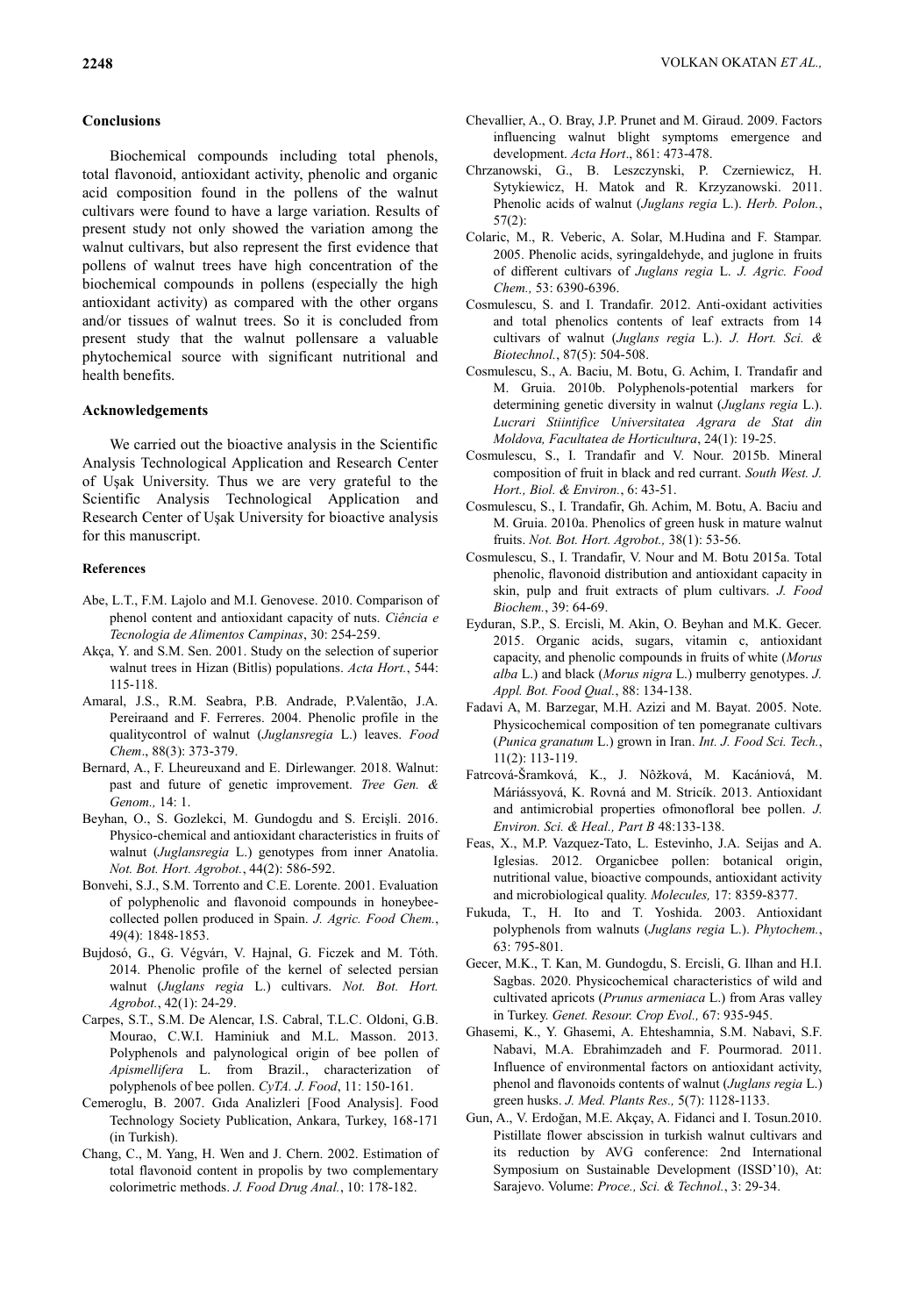- Gundogdu, M., F. Muradoglu, R.I.G. Sensoyand and H. Yilmaz. 2011. Determination of fruit chemical properties of *Morusnigra* L., *Morus alba* L. and *Morus rubra* L. by HPLC. *Sci. Hort.*, 132: 37-41.
- Gundogdu, M., I. Canan, M.K. Gecer, T. Kan and S. Ercisli. 2017. Phenolic compounds, bioactive content and antioxidant capacity of the fruits of mulberry (*Morus* spp.) germplasm in Turkey. *Folia Hort.*, 29(2): 251-262.
- Gunn, B.F., M. Aradhya, J.M. Salick, A.J. Miller, Y. Yongping, L. Lin and H. Xian. 2010. Genetic variation in walnuts (*Juglans regia* and *J. sigillata*; Juglandaceae): species distinctions, human impacts, and the conservation of agrobiodiversity in Yunnan, China. *Amer. J. Bot.,* 97(4): 660-671.
- Isanga, J. and G.N. Zhang. 2007. Biological active components and nutraceuticals in peanuts and related products: Review. *Food Rev. Int.,* 23: 123-140.
- Jakopic, J., R. Veberic and F. Stampar. 2009. Extraction of phenolic compounds from green walnut fruits in different solvents. *Acta Agri. Slovenica*, 93(1): 11-15.
- Kafkas, E., A. Burgut, H. Ozcan, A. Ozcan, M. Sutyemez, S. Kafkas and N. Türemis. 2017. Fatty acid, total phenol and tocopherol profiles of some walnut cultivars: a comparative study. *Food & Nutr. Sci.*, 8(12): 1074.
- Kähkönen, M.P., A.I. Hopia, J.V. Heikki, J.P. Rauha, K. Pihlaja, T.S. Kujala and M. Heinonen. 1999. Antioxidant activity of plant extracts containing phenolic compounds. *J. Agric. Food Chem.,* 47: 3954-3962.
- Kornsteiner, M., K.H. Wagner and I. Elmadfa. 2006. Tocopherols and total phenolics in 10 different nut types. *Food Chem*., 98: 381-387.
- Leja, M., A. Mareczek, G. Wyzgolik, J. Klepacz-Baniak and K. Czekonska. 2007. Antioxidative properties of bee pollen in selected plant species. *Food Chem*., 100: 237-240.
- Lu, B., L.N. Chen, J.B. Hao, Y. Zhang and J.C. Huang. 2020. Comparative transcription profiles reveal that carbohydrates and hormone signalling pathways mediate flower induction in Juglans sigillata after girdling. *Ind. Crops Prod.*, 153: 112556.
- Margaoan, R., L. Marghitas, D. Dezmirean, C. Mihai and O. Bobis. 2010. Bee collected pollen. General aspects and chemical composition. Bulletin of University of Agricultural Sciences and Veterinary Medicine ClujNapoca. *J. Anim. Sci. Biotechnol.,* 67: 254-259.
- Miraliakbari, H. and F. Shahidi. 2008. Oxidative stability of tree nut oils. *J. Agric. Food Chem.,* 56: 4751-4759.
- Moreira, L., L.G. Dias, J.A. Pereira and L. Estevinho. 2008. Antioxidant properties, total phenols and pollen analysis of propolis samples from Portugal. *Food Chem. Toxicol.,* 46: 3482-3485.
- Nicolson, S.W., S.D.S.D. Neves, H. Human and C.W. Pirk. 2018. Digestibility and nutritional value of fresh and stored pollen for honey bees (*Apis mellifera* scutellata). *J. Ins. Physiol.*, 107: 302-308.
- Nunes, P.X., S.F. Silva, R.J. Guedes and S. Almeida. 2012. Biological oxidations and antioxidant activity of natural products. In: (Ed.): Venketeshwer, R. Phytochemicals as Nutraceuticals- Global Approaches to their Role in Nutrition and Health. Rijeka, Croatia: *InTech*, 1-20.
- Okatan, V. 2020. Antioxidant properties and phenolic profile of the most widely appreciated cultivated berry species: A comparative study. *Folia Hort.*, 32(1): 79-85.
- Oliveira, I., A. Sousa, J.S. Morais, I.C. Ferreira, A. Bento, L. Estevinho and J.A. Pereira. 2008. Chemical composition,

and antioxidant and antimicrobial activities of three hazelnut (*Corylus avellana* L.) cultivars. *Food & Chem. Toxic.*, 46(5): 1801-1807.

- Oroian, M., F. Ursachi and F. Dranca. 2020. Ultrasound-assisted extraction of polyphenols from crude pollen. *Antioxidants*, 9(4): 322.
- Ozgen, M., S. Serçe and C. Kaya. 2009. Phytochemical and antioxidant properties of anthocyanin-rich *Morus nigra* and *Morus rubra* fruits. *Sci. Hort.*, 119(3): 275-279.
- Ozkan, G., S. Ercisli, A. Zeb, G. Agar, H.I. Sagbas, G. Ilhan and M. Gundogdu. 2019. Some morphological and biochemical characteristics of wild grown Caucasian Whortleberry (*Vaccinium arctostaphylos* L.) genotypes from Northeastern Turkey. *Not. Bot. Hort. Agrobot*., 47(2): 378-383.
- Poggetti, L., P. Ermacora, G. Cipriani, F. Pavan and R. Testolin. 2017. Morphological and carpological variability of walnut germplasm (*Juglans regia* L.) collected in North-Eastern Italy and selection of superior genotypes. *Sci. Hort.,* 225: 615-619.
- Pokorny, J. 2007. Are natural antioxidants better–and safer–than synthetic antioxidants?. *Eur. J. Lipid Sci. & Technol.*, 109(6): 629-642.
- Polat, M., V. Okatan and S.F. Güçlü. 2015. Determination of some physical and chemical properties of walnut (*Juglans regia* L.) genotypes grown in the central district of Bitlis/Turkey.-Scientific Papers. *Series B. Hort.,* 59: 81-86.
- Polito, V., J. Grant and H. Johnson. 2005. Walnut pollination and pistillate flower abortion. *University of California Fruit and Nut Research Info Center,* p. 133.
- Rahimipanah, M., M. Hamedi and M. Mirzapour. 2010. Antioxidant activity and phenolic contents of Persian walnut (*Juglans regia* L.) green husk extract. *Afri. J. Food Sci. & Techn.,* 1: 105-111.
- Rop, O., T. Jurikova, J. Mlcek, D. Kramarova and Z. Sengee. 2009. Antioxidant activity and selected nutritional values of plums (*Prunus domestica* L.) typical of the White Carpathian Mountains. *Sci. Hort.,* 122(4): 545-549.
- Rupasinghe, H.P.V., S. Jayasankar and W. Lay. 2006. Variation in total phenolics and antioxidant capacity among European plum genotypes. *Sci. Hortic.* 108(3): 243-246.
- Senica, M., F. Stampar and M. Mikulic-Petkovsek. 2019. Different extraction processes affect the metabolites in blue honeysuckle (*Lonicera caerulea* L. subsp. edulis) food products. *Turk. J. Agric. For.,* 43: 576-585.
- Simsek, M. 2011. A study on selection and ıdentification of table fig types in East Edge of Firat River. *Asian J. Ani. & Vet. Adv*., 6(3): 265-273.
- Simsek, M., A. Osmanoglu and H. Yildirim. 2010. [Evaluation of](http://apps.webofknowledge.com/full_record.do?product=UA&search_mode=GeneralSearch&qid=1&SID=F2lVkJJF3eZbvtW5vbq&page=1&doc=10)  [selected almond types in Kocakoy and Hani Counties.](http://apps.webofknowledge.com/full_record.do?product=UA&search_mode=GeneralSearch&qid=1&SID=F2lVkJJF3eZbvtW5vbq&page=1&doc=10) *Afr. J. Agri. Res.*, 5(17): 2370-2378.
- Solar, A., M. Colarič, M. Hudina and F. Stampar. 2006. Phenolic content of walnut fruit as affected by cultivar and developmental stage. *Acta Hort.,* 705: 231-240.
- Stampar, F., A. Solar, M. Hudina, R. Veberic and M. Colaric. 2006. Traditional walnut liqueurcocktail of phenolics. *Food Chem.*, 95: 627-631.
- Stanciu, O.G., L.A. Marghitas, D. Dezmirean and M.G. Campos. 2011. A comparison between the mineral content of flower and honeybee collected pollen of selected plant origin (*Helianthus annuus* L. and *Salix* sp.). *Rom. Biotechnol. Lett*., 16: 6291-6296.
- Sutyemez, M. 2007. Determination of pollen production and quality of some local and foreign walnut genotypes in Turkey. *Turk. J. Agric. For.,* 31: 109-114.